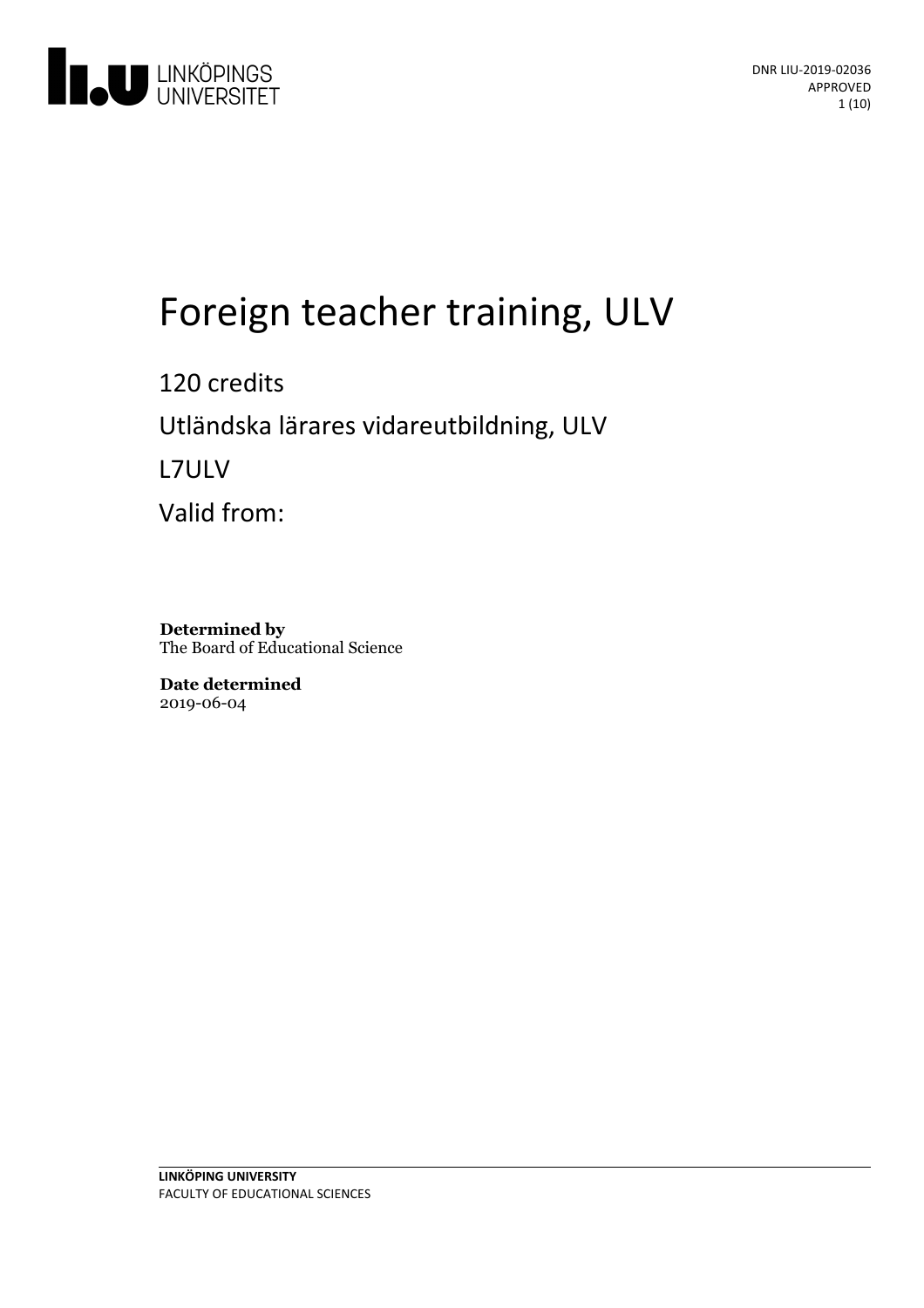# Entry requirements

# Degree in Swedish

Lärarlegitimation alternativt svensk lärarexamen.

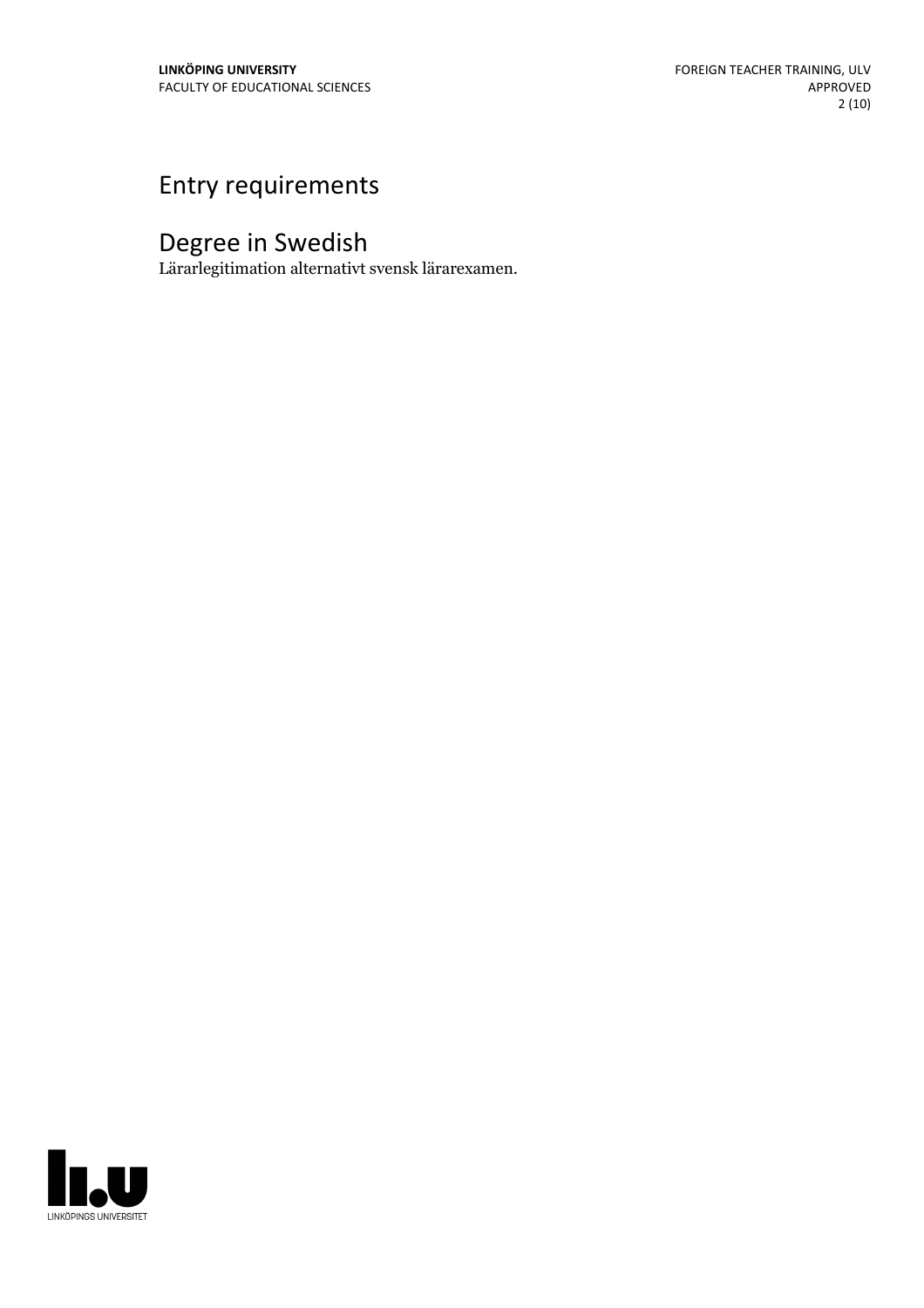# **Curriculum**

#### **Semester 1 (Spring 2020)**

| Course<br>code | Course name                                                                                    | <b>Credits</b> | Level            | <b>Weeks</b>       | <b>ECV</b> |
|----------------|------------------------------------------------------------------------------------------------|----------------|------------------|--------------------|------------|
| <b>9KPA05</b>  | Social Processes of Teaching                                                                   | 7.5            | A1X              | v202004-<br>202013 | E          |
| <b>9KPA07</b>  | <b>Teaching Special Education Dimensions</b>                                                   | 7.5            | A1X              | v202004-<br>202013 | E          |
| 9KPA08         | To Lead and Supervise Didactic Processes                                                       | 7.5            | A1X              | v202004-<br>202013 | E          |
| 9VA101         | Knowledge and Learning with a Focus on<br><b>Didactic Processes</b>                            | 7.5            | G <sub>2</sub> X | v202004-<br>202013 | E          |
| 9VA202         | School in Society; Its Purpose, Organization and<br>Governance                                 | 7.5            | G <sub>2</sub> X | v202004-<br>202013 | E          |
| 9VAA02         | <b>Teaching Practice</b>                                                                       | 7.5            | G1X              | v202004-<br>202013 | E          |
| LULV06         | Methods, Concepts and Tools in Educational<br><b>Sciences</b>                                  | 7.5            | G <sub>2</sub> X | v202004-<br>202013 | E          |
| 9GF362         | Specialization Development of Basic Skills,<br>Mathematics Education (16-30 cr)                | 15             | G2X              | v202004-<br>202023 | E          |
| 9TV391         | General Studies, Interdisciplinary Subjects,<br><b>Subject Didactics and Teaching Practice</b> | 15             |                  | v202004-<br>202023 | E          |
| 9ULV01         | The Swedish language as a tool for studies and<br>work at school                               | 15             | G1X              | v202004-<br>202023 | E          |
| 9VA303         | Teaching Practice in Mathematics and Swedish<br>grade 1-6                                      | 15             | G <sub>2</sub> X | v202004-<br>202023 | Е          |
| 9VA404         | Thesis at Basis level in Teaching Programme                                                    | 15             | G <sub>2E</sub>  | v202004-<br>202023 | Е          |
| 9KP304         | Didactic processes in teaching                                                                 | 7.5            | G <sub>2</sub> X | v202014-<br>202023 | E          |
| <b>9KPA08</b>  | To Lead and Supervise Didactic Processes                                                       | 7.5            | A1X              | v202014-<br>202023 | E          |
| <b>9KPA12</b>  | The Professional Teacher in a Learning<br>Organization                                         | 7.5            | A1X              | v202014-<br>202023 | E          |
| 9VAA02         | <b>Teaching Practice</b>                                                                       | 7.5            | G1X              | v202014-<br>202023 | Е          |
| 9VAA09         | <b>Educational Assessment in Didacitc Processes</b>                                            | 7.5            | A1X              | v202014-<br>202023 | E          |

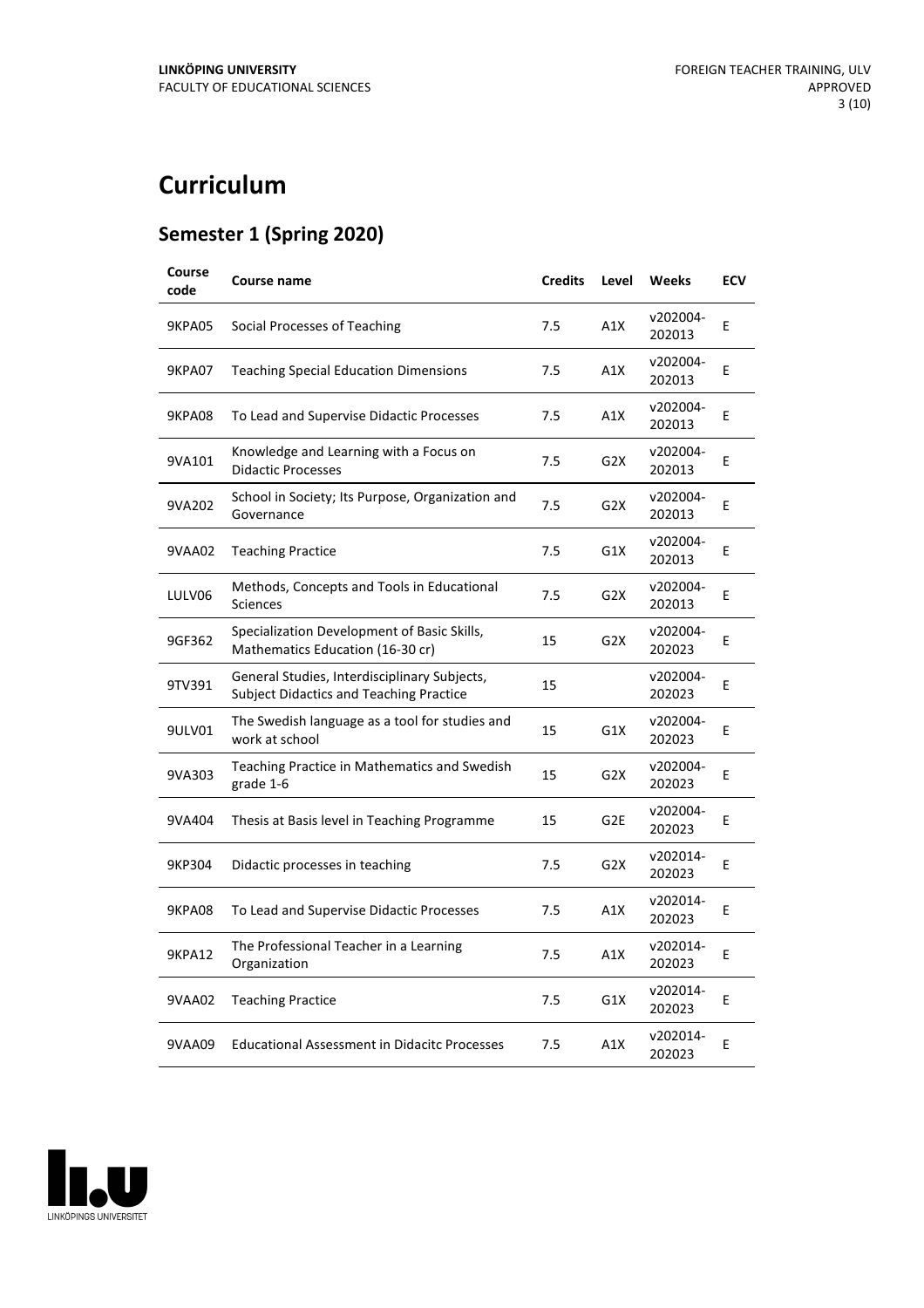| Course<br>code | Course name                         | <b>Credits</b> | Level | Weeks              | <b>ECV</b> |
|----------------|-------------------------------------|----------------|-------|--------------------|------------|
| 9VAA10         | <b>Teaching Practice 2</b>          | 7.5            | A1X   | v202014-<br>202023 | E          |
| 9VAA11         | <b>Teaching Practice 3</b>          | 7.5            | A1X   | v202014-<br>202023 | E          |
| 9VAA12         | <b>Teaching Practice 4</b>          | 7.5            | A1X   | v202014-<br>202023 | F          |
| LULV05         | The Professional language in school | 7.5            | G2X   | v202014-<br>202023 | E          |

## **Semester 2 (Autumn 2020)**

| Course<br>code | <b>Course name</b>                                                                                             | <b>Credits</b> | Level           | Weeks              | <b>ECV</b> |
|----------------|----------------------------------------------------------------------------------------------------------------|----------------|-----------------|--------------------|------------|
| 9KPA05         | Social Processes of Teaching                                                                                   | 7.5            | A1X             | v202034-<br>202043 | E          |
| 9VA202         | School in Society; Its Purpose, Organization and<br>Governance                                                 | 7.5            | G2X             | v202034-<br>202043 | E          |
| 9VAA09         | <b>Educational Assessment in Didacitc Processes</b>                                                            | 7.5            | A1X             | v202034-<br>202043 | E          |
| LULV06         | Methods, Concepts and Tools in Educational<br>Sciences                                                         | 7.5            | G2X             | v202034-<br>202043 | E          |
| 9GF352         | Specialization Development of Basic Skills,<br>Development of Basic Skills in Reading and<br>Writing (1-15 cr) | 15             |                 | v202034-<br>202103 | E          |
| 9TV391         | General Studies, Interdisciplinary Subjects,<br><b>Subject Didactics and Teaching Practice</b>                 | 15             |                 | v202034-<br>202103 | E          |
| 9ULV01         | The Swedish language as a tool for studies and<br>work at school                                               | 15             | G1X             | v202034-<br>202103 | E          |
| 9VA303         | Teaching Practice in Mathematics and Swedish<br>grade 1-6                                                      | 15             | G2X             | v202034-<br>202103 | E          |
| 9VA404         | Thesis at Basis level in Teaching Programme                                                                    | 15             | G <sub>2E</sub> | v202034-<br>202103 | E          |
| 9KPA05         | Social Processes of Teaching                                                                                   | 7.5            | A1X             | v202044-<br>202103 | E          |
| <b>9KPA07</b>  | <b>Teaching Special Education Dimensions</b>                                                                   | 7.5            | A1X             | v202044-<br>202103 | E          |
| <b>9KPA12</b>  | The Professional Teacher in a Learning<br>Organization                                                         | 7.5            | A1X             | v202044-<br>202103 | E          |

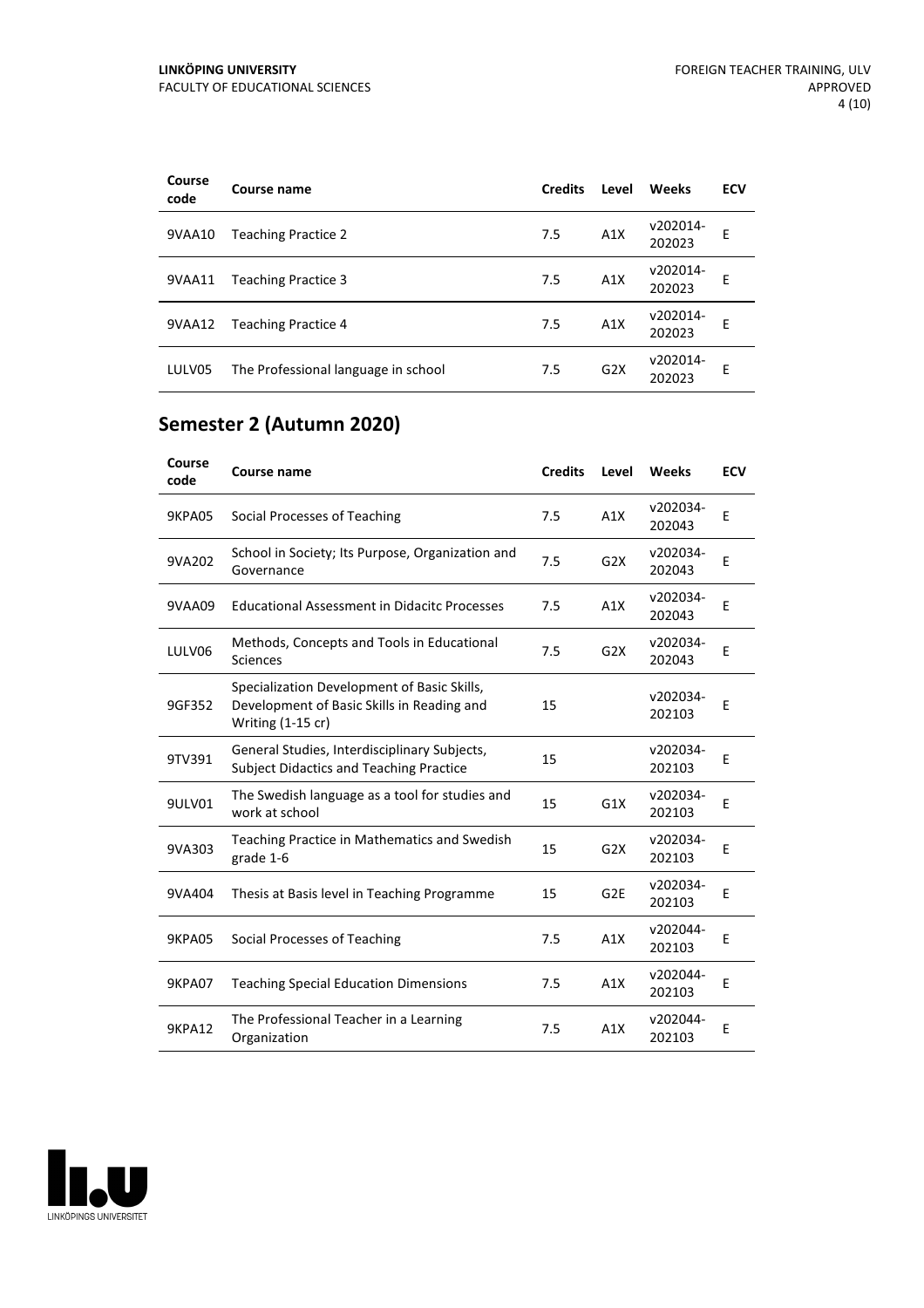| Course<br>code | Course name                                                         | <b>Credits</b> | Level | Weeks              | <b>ECV</b> |
|----------------|---------------------------------------------------------------------|----------------|-------|--------------------|------------|
| 9VA101         | Knowledge and Learning with a Focus on<br><b>Didactic Processes</b> | 7.5            | G2X   | v202044-<br>202103 | E          |
| 9VAA02         | <b>Teaching Practice</b>                                            | 7.5            | G1X   | v202044-<br>202103 | E          |
| 9VAA10         | <b>Teaching Practice 2</b>                                          | 7.5            | A1X   | v202044-<br>202103 | E          |
| 9VAA11         | <b>Teaching Practice 3</b>                                          | 7.5            | A1X   | v202044-<br>202103 | F          |
| 9VAA12         | <b>Teaching Practice 4</b>                                          | 7.5            | A1X   | v202044-<br>202103 | E          |
| LULV05         | The Professional language in school                                 | 7.5            | G2X   | v202044-<br>202103 | E          |

## **Semester 3 (Spring 2021)**

| Course<br>code | <b>Course name</b>                                                                             | <b>Credits</b> | Level            | Weeks              | <b>ECV</b> |
|----------------|------------------------------------------------------------------------------------------------|----------------|------------------|--------------------|------------|
| 9KPA05         | Social Processes of Teaching                                                                   | 7.5            | A1X              | v202104-<br>202113 | E          |
| 9KPA07         | <b>Teaching Special Education Dimensions</b>                                                   | 7.5            | A1X              | v202104-<br>202113 | E          |
| 9KPA08         | To Lead and Supervise Didactic Processes                                                       | 7.5            | A1X              | v202104-<br>202113 | F          |
| 9VA101         | Knowledge and Learning with a Focus on<br><b>Didactic Processes</b>                            | 7.5            | G2X              | v202104-<br>202113 | E          |
| 9VA202         | School in Society; Its Purpose, Organization and<br>Governance                                 | 7.5            | G <sub>2</sub> X | v202104-<br>202113 | E          |
| 9VAA02         | <b>Teaching Practice</b>                                                                       | 7.5            | G1X              | v202104-<br>202113 | E          |
| LULV06         | Methods, Concepts and Tools in Educational<br><b>Sciences</b>                                  | 7.5            | G2X              | v202104-<br>202113 | E          |
| 9GF362         | Specialization Development of Basic Skills,<br>Mathematics Education (16-30 cr)                | 15             | G2X              | v202104-<br>202123 | E          |
| 9TV391         | General Studies, Interdisciplinary Subjects,<br><b>Subject Didactics and Teaching Practice</b> | 15             |                  | v202104-<br>202123 | E          |
| 9VA303         | Teaching Practice in Mathematics and Swedish<br>grade 1-6                                      | 15             | G <sub>2</sub> X | v202104-<br>202123 | E          |
| 9VA404         | Thesis at Basis level in Teaching Programme                                                    | 15             | G <sub>2E</sub>  | v202104-<br>202123 | E          |

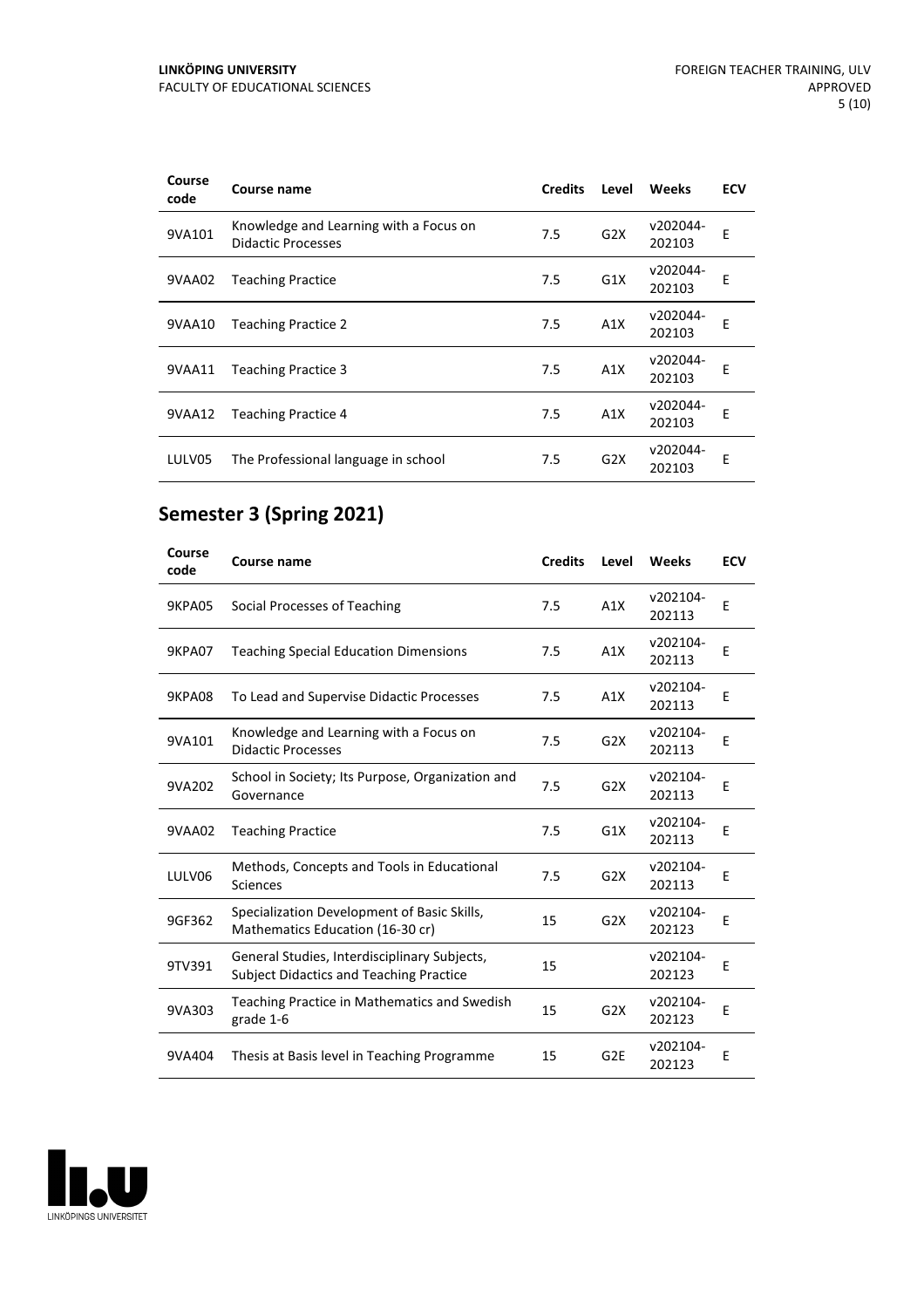| Course<br>code | Course name                                            | <b>Credits</b> | Level            | Weeks              | <b>ECV</b> |
|----------------|--------------------------------------------------------|----------------|------------------|--------------------|------------|
| 9KP304         | Didactic processes in teaching                         | 7.5            | G <sub>2</sub> X | v202114-<br>202123 | E          |
| 9KPA08         | To Lead and Supervise Didactic Processes               | 7.5            | A1X              | v202114-<br>202123 | E          |
| <b>9KPA12</b>  | The Professional Teacher in a Learning<br>Organization | 7.5            | A1X              | v202114-<br>202123 | E          |
| 9VAA02         | <b>Teaching Practice</b>                               | 7.5            | G <sub>1</sub> X | v202114-<br>202123 | E          |
| 9VAA09         | <b>Educational Assessment in Didacitc Processes</b>    | 7.5            | A1X              | v202114-<br>202123 | F          |
| 9VAA10         | <b>Teaching Practice 2</b>                             | 7.5            | A1X              | v202114-<br>202123 | Ε          |
| 9VAA11         | <b>Teaching Practice 3</b>                             | 7.5            | A1X              | v202114-<br>202123 | E          |
| 9VAA12         | <b>Teaching Practice 4</b>                             | 7.5            | A1X              | v202114-<br>202123 | E          |
| LULV05         | The Professional language in school                    | 7.5            | G <sub>2</sub> X | v202114-<br>202123 | E          |

**Semester 4 (Autumn 2021)**

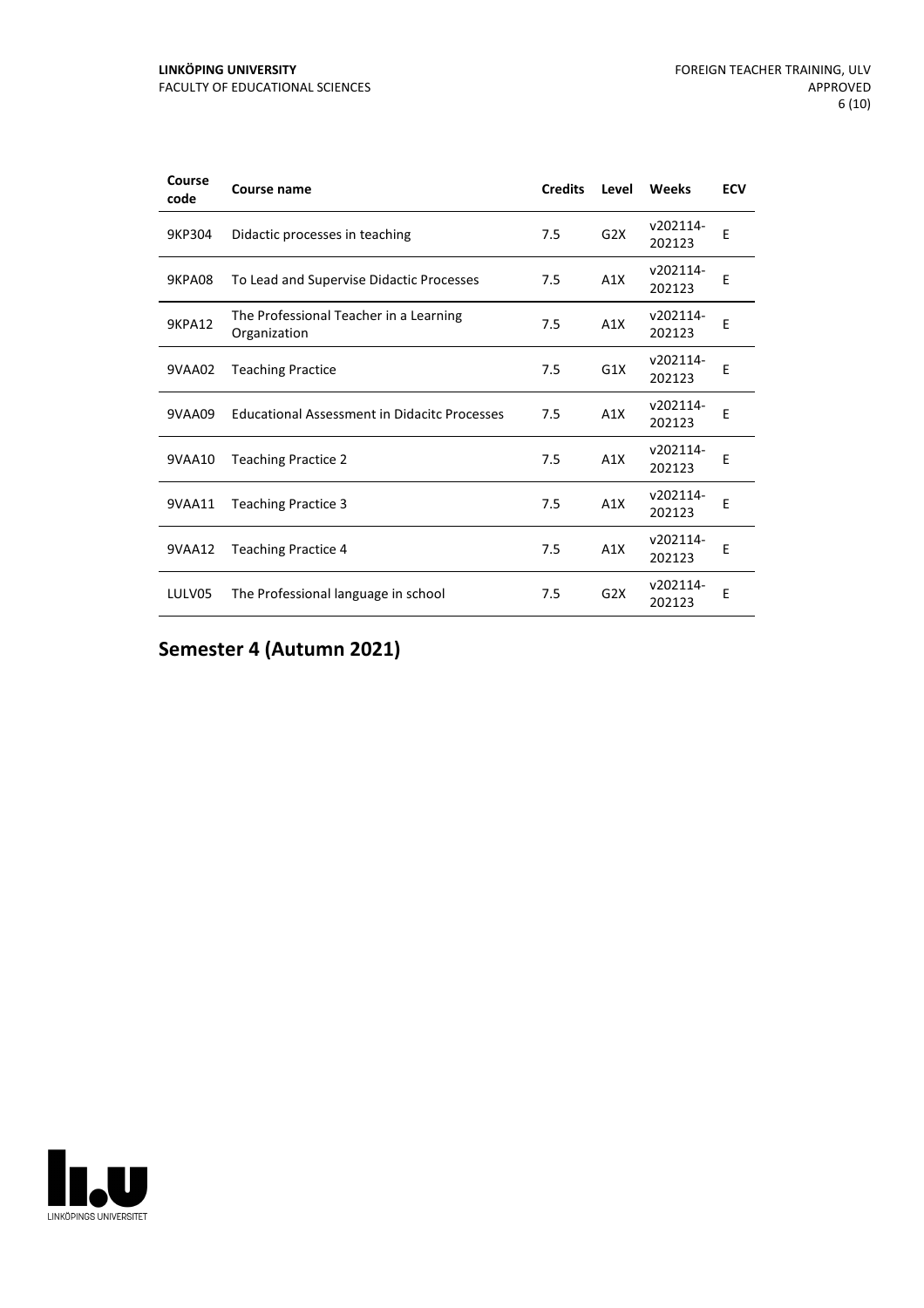| Course<br>code | Course name                                                                                    | <b>Credits</b> | Level            | Weeks              | <b>ECV</b> |
|----------------|------------------------------------------------------------------------------------------------|----------------|------------------|--------------------|------------|
| 9KPA05         | Social Processes of Teaching                                                                   | 7.5            | A1X              | v202134-<br>202143 | Ε          |
| 9VA202         | School in Society; Its Purpose, Organization and<br>Governance                                 | 7.5            | G2X              | v202134-<br>202143 | E          |
| 9VAA09         | <b>Educational Assessment in Didacitc Processes</b>                                            | 7.5            | A1X              | v202134-<br>202143 | E          |
| 9VAA11         | <b>Teaching Practice 3</b>                                                                     | 7.5            | A1X              | v202134-<br>202143 | E          |
| LULV06         | Methods, Concepts and Tools in Educational<br>Sciences                                         | 7.5            | G2X              | v202134-<br>202143 | Ε          |
| 9TV391         | General Studies, Interdisciplinary Subjects,<br><b>Subject Didactics and Teaching Practice</b> | 15             |                  | v202134-<br>202203 | E          |
| 9ULV01         | The Swedish language as a tool for studies and<br>work at school                               | 15             | G1X              | v202134-<br>202203 | E          |
| 9VA303         | Teaching Practice in Mathematics and Swedish<br>grade 1-6                                      | 15             | G <sub>2</sub> X | v202134-<br>202203 | Ε          |
| 9VA404         | Thesis at Basis level in Teaching Programme                                                    | 15             | G2E              | v202134-<br>202203 | E          |
| <b>9KPA05</b>  | Social Processes of Teaching                                                                   | 7.5            | A1X              | v202144-<br>202203 | E          |
| 9KPA07         | <b>Teaching Special Education Dimensions</b>                                                   | 7.5            | A1X              | v202144-<br>202203 | E          |
| 9KPA12         | The Professional Teacher in a Learning<br>Organization                                         | 7.5            | A1X              | v202144-<br>202203 | Ε          |
| 9VA101         | Knowledge and Learning with a Focus on<br><b>Didactic Processes</b>                            | 7.5            | G2X              | v202144-<br>202203 | Е          |
| 9VAA02         | <b>Teaching Practice</b>                                                                       | 7.5            | G1X              | v202144-<br>202203 | E          |
| 9VAA10         | <b>Teaching Practice 2</b>                                                                     | 7.5            | A1X              | v202144-<br>202203 | Ε          |
| 9VAA11         | <b>Teaching Practice 3</b>                                                                     | 7.5            | A1X              | v202144-<br>202203 | Е          |
| 9VAA12         | <b>Teaching Practice 4</b>                                                                     | 7.5            | A1X              | v202144-<br>202203 | E          |
| LULV05         | The Professional language in school                                                            | 7.5            | G <sub>2</sub> X | v202144-<br>202203 | Е          |

## **Semester 5 (Spring 2022)**

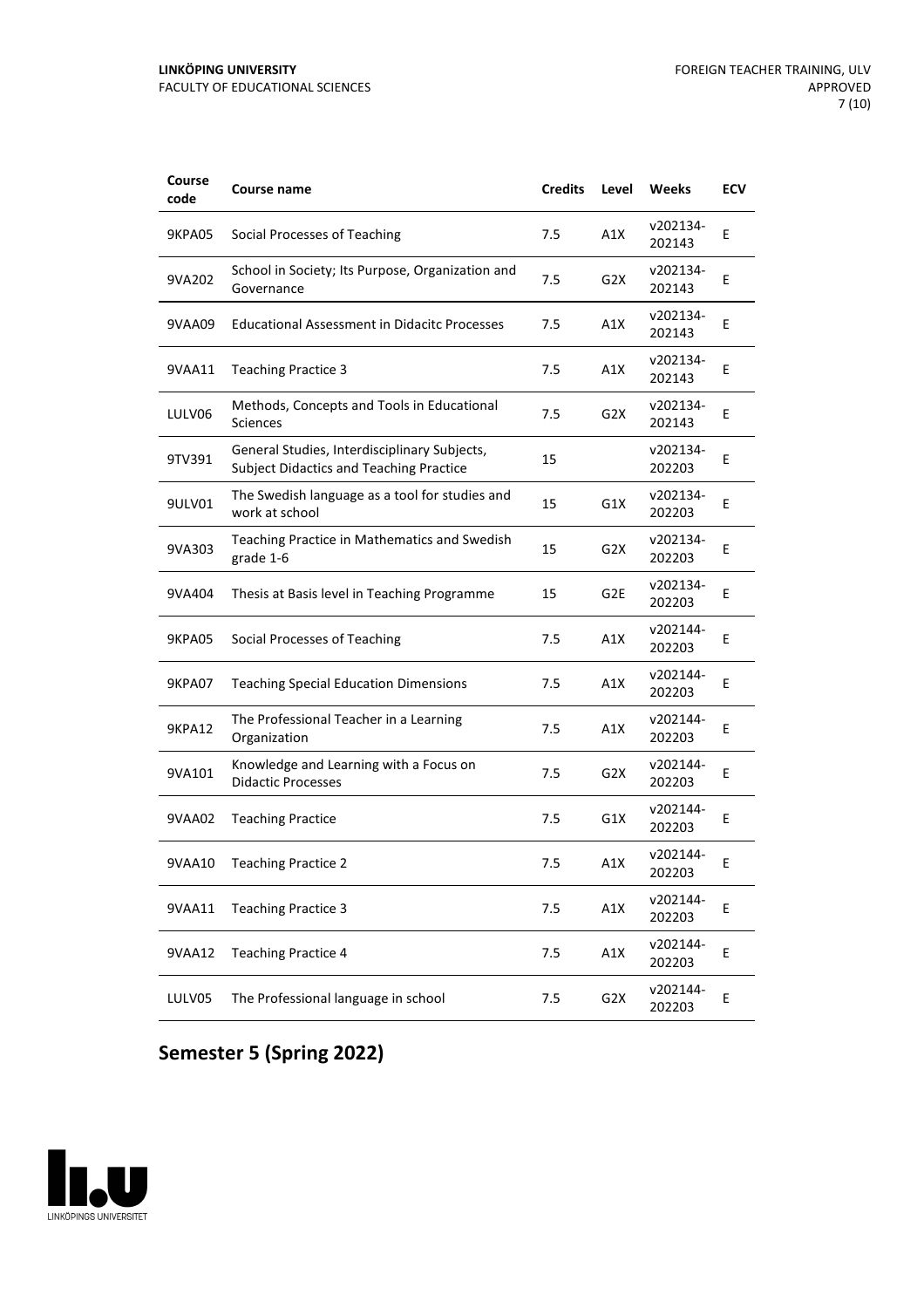| Course<br>code | <b>Course name</b>                                                                             | <b>Credits</b> | Level            | Weeks              | <b>ECV</b> |
|----------------|------------------------------------------------------------------------------------------------|----------------|------------------|--------------------|------------|
| <b>9KPA05</b>  | Social Processes of Teaching                                                                   | 7.5            | A1X              | v202204-<br>202213 | Ε          |
| 9KPA07         | <b>Teaching Special Education Dimensions</b>                                                   | 7.5            | A1X              | v202204-<br>202213 | Ε          |
| <b>9KPA08</b>  | To Lead and Supervise Didactic Processes                                                       | 7.5            | A1X              | v202204-<br>202213 | E          |
| 9VA101         | Knowledge and Learning with a Focus on<br><b>Didactic Processes</b>                            | 7.5            | G <sub>2</sub> X | v202204-<br>202213 | E          |
| 9VA202         | School in Society; Its Purpose, Organization and<br>Governance                                 | 7.5            | G2X              | v202204-<br>202213 | Ε          |
| 9VAA02         | <b>Teaching Practice</b>                                                                       | 7.5            | G1X              | v202204-<br>202213 | E          |
| 9VAA11         | <b>Teaching Practice 3</b>                                                                     | 7.5            | A1X              | v202204-<br>202213 | Ε          |
| LULV06         | Methods, Concepts and Tools in Educational<br>Sciences                                         | 7.5            | G <sub>2</sub> X | v202204-<br>202213 | Ε          |
| 9FVG16         | <b>Mathematics for Primary School Teacher F-3</b>                                              | 15             | G1X              | v202204-<br>202223 |            |
| 9FVG17         | Mathematics for Primary School Teacher 4-6                                                     | 15             | G1X              | v202204-<br>202223 |            |
| 9TV391         | General Studies, Interdisciplinary Subjects,<br><b>Subject Didactics and Teaching Practice</b> | 15             |                  | v202204-<br>202223 | E          |
| 9ULV01         | The Swedish language as a tool for studies and<br>work at school                               | 15             | G1X              | v202204-<br>202223 | Ε          |
| 9VA303         | Teaching Practice in Mathematics and Swedish<br>grade 1-6                                      | 15             | G2X              | v202204-<br>202223 | Ε          |
| 9VA404         | Thesis at Basis level in Teaching Programme                                                    | 15             | G <sub>2E</sub>  | v202204-<br>202223 | E          |
| 9KP304         | Didactic processes in teaching                                                                 | 7.5            | G <sub>2</sub> X | v202214-<br>202223 | Ε          |
| <b>9KPA08</b>  | To Lead and Supervise Didactic Processes                                                       | 7.5            | A1X              | v202214-<br>202223 | E          |
| <b>9KPA12</b>  | The Professional Teacher in a Learning<br>Organization                                         | 7.5            | A1X              | v202214-<br>202223 | E          |
| 9VAA02         | <b>Teaching Practice</b>                                                                       | 7.5            | G1X              | v202214-<br>202223 | E          |
| 9VAA09         | <b>Educational Assessment in Didacitc Processes</b>                                            | 7.5            | A1X              | v202214-<br>202223 | Е          |

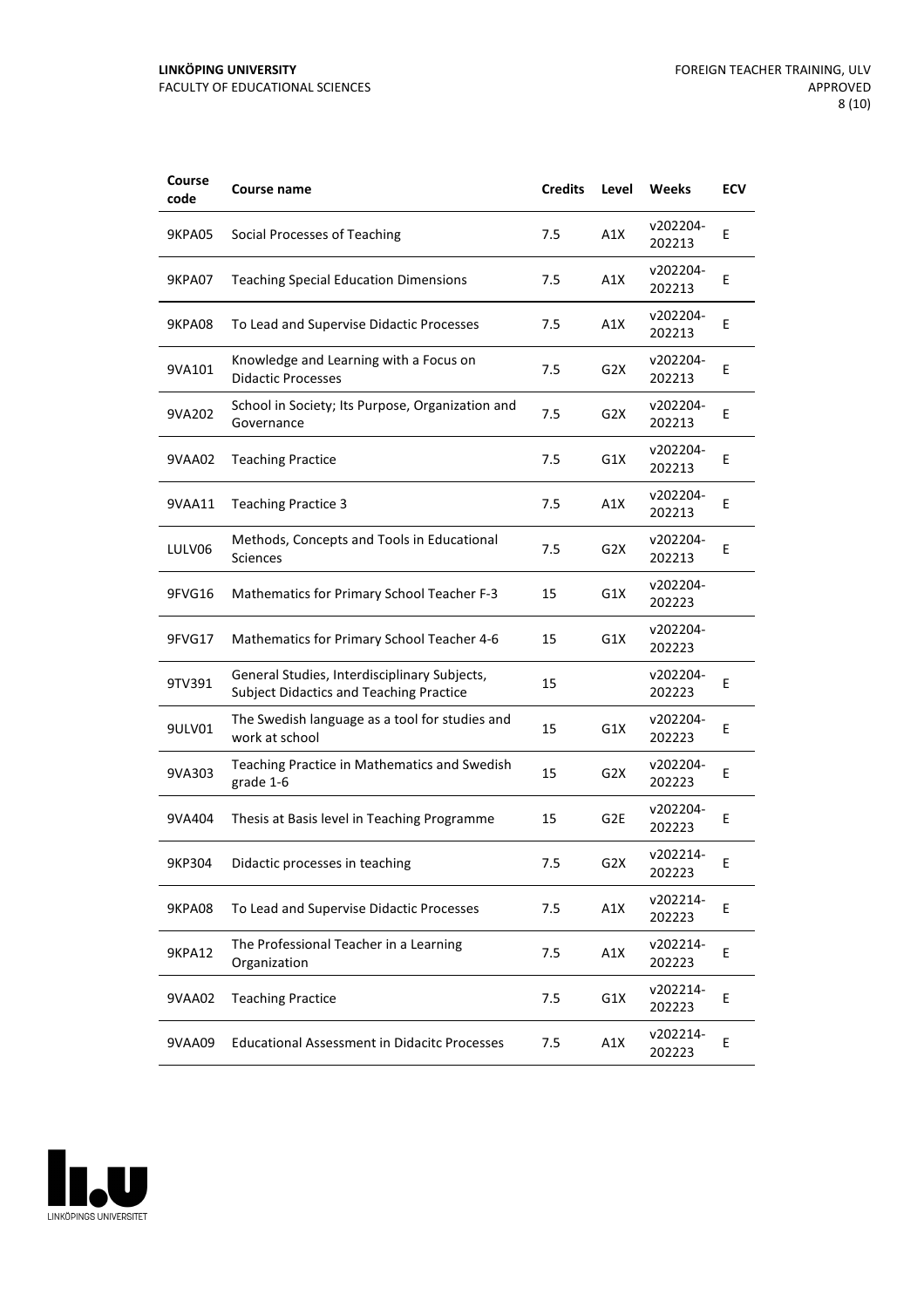| Course<br>code | Course name                         | <b>Credits</b> | Level | Weeks              | <b>ECV</b> |
|----------------|-------------------------------------|----------------|-------|--------------------|------------|
| 9VAA10         | <b>Teaching Practice 2</b>          | 7.5            | A1X   | v202214-<br>202223 | E          |
| 9VAA11         | <b>Teaching Practice 3</b>          | 7.5            | A1X   | v202214-<br>202223 | E          |
| 9VAA12         | <b>Teaching Practice 4</b>          | 7.5            | A1X   | v202214-<br>202223 | F          |
| LULV05         | The Professional language in school | 7.5            | G2X   | v202214-<br>202223 | E          |

## **Semester 6 (Autumn 2022)**

| Course<br>code | Course name                                                                                    | <b>Credits</b> | Level           | Weeks              | <b>ECV</b> |
|----------------|------------------------------------------------------------------------------------------------|----------------|-----------------|--------------------|------------|
| 9FVG10         | Perspectives on language grades F-3                                                            | 7.5            | G1X             | v202234-<br>202243 |            |
| 9FVG11         | Perspectives on language grades 4-6                                                            | 7.5            | G1X             | v202234-<br>202243 |            |
| 9KPA05         | Social Processes of Teaching                                                                   | 7.5            | A1X             | v202234-<br>202243 |            |
| 9VA202         | School in Society; Its Purpose, Organization and<br>Governance                                 | 7.5            | G2X             | v202234-<br>202243 |            |
| 9VAA09         | <b>Educational Assessment in Didacitc Processes</b>                                            | 7.5            | A1X             | v202234-<br>202243 |            |
| 9VAA11         | <b>Teaching Practice 3</b>                                                                     | 7.5            | A1X             | v202234-<br>202243 |            |
| LULV06         | Methods, Concepts and Tools in Educational<br><b>Sciences</b>                                  | 7.5            | G2X             | v202234-<br>202243 |            |
| 9FVG06         | Mathematics education grade F-3                                                                | 15             | G1X             | v202234-<br>202303 |            |
| 9FVG07         | Mathematics education grade 4-6                                                                | 15             | G1X             | v202234-<br>202303 |            |
| 9TV391         | General Studies, Interdisciplinary Subjects,<br><b>Subject Didactics and Teaching Practice</b> | 15             |                 | v202234-<br>202303 |            |
| 9ULV01         | The Swedish language as a tool for studies and<br>work at school                               | 15             | G1X             | v202234-<br>202303 | Е          |
| 9VA303         | Teaching Practice in Mathematics and Swedish<br>grade 1-6                                      | 15             | G2X             | v202234-<br>202303 |            |
| 9VA404         | Thesis at Basis level in Teaching Programme                                                    | 15             | G <sub>2E</sub> | v202234-<br>202303 |            |